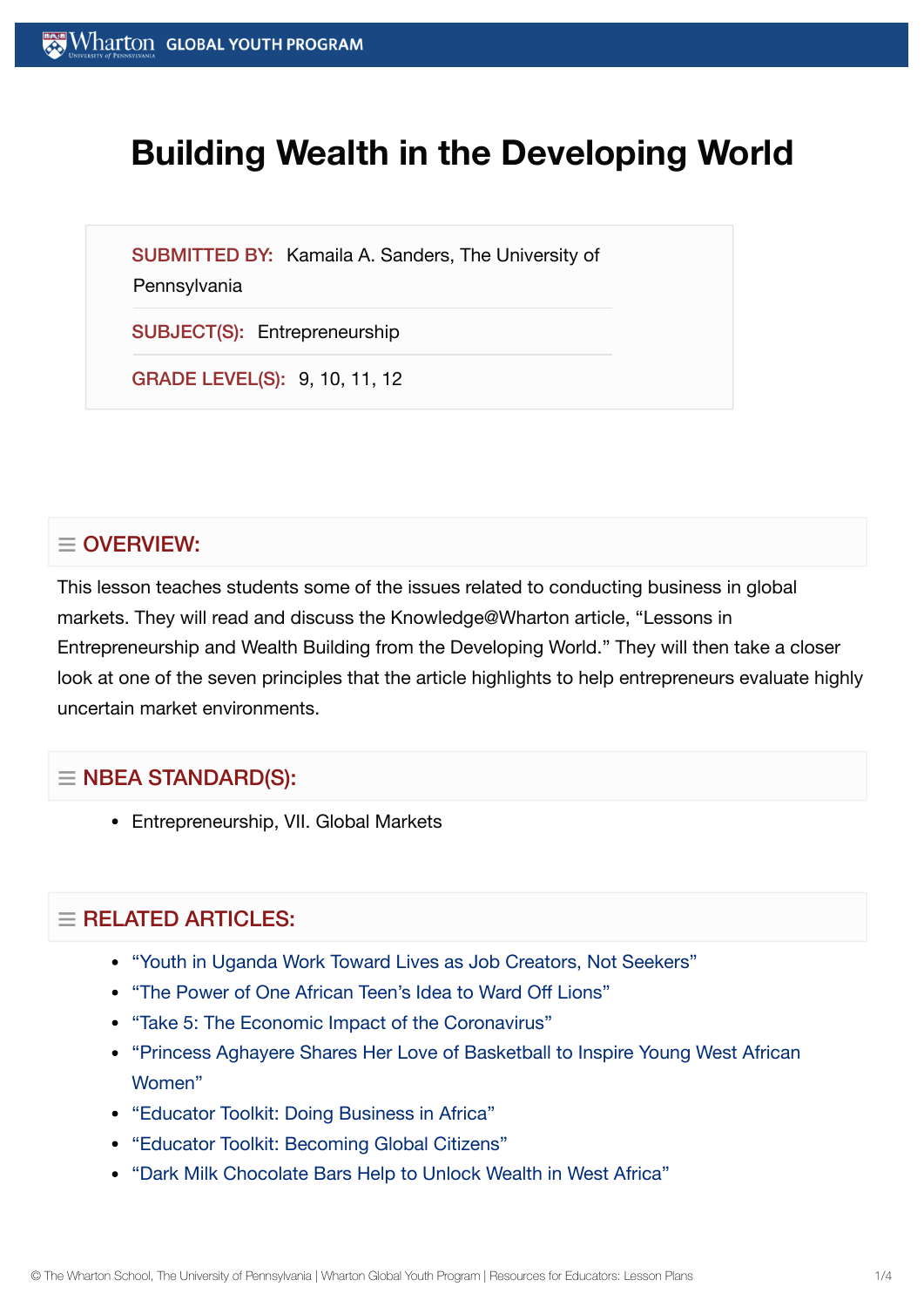**Common Core Standard(s):** Key ideas and details, comprehension and collaboration, presentation of knowledge and ideas.

**Objectives/Purposes:** In this lesson, students will learn to evaluate uncertainties to minimize risk in global markets.

**[Knowledge@Wharton](http://knowledge.wharton.upenn.edu/article.cfm?articleid=2609) Article:**"Lessons in Entrepreneurship and Wealth Building from the Developing World"

#### **Activity:**

1. *(10 mins)* Begin with students reading the first 2 pages of the article: "Lessons in Entrepreneurship and Wealth Building from the Developing World," and discussing the following questions with a partner:

- How can entrepreneurs working in a social change enterprise maintain a sense of responsibility and business considerations in their start-ups?
	- Failure in this environment can be measured in costs to the human spirit as well as financial terms. "You don't just rush in and say you are going to help without thinking how you will actually be of help," he points out. "Secondly, if you find that your program is not working, you need to have preplanned how to exit without doing harm or leaving people in the lurch."
- What should large companies experiencing limited growth consider?
	- Large companies experiencing limited growth should consider putting some resources into developing new markets in emerging economies, but they should approach the investment with care. "What you don't want to do is try to create a whole new market and squander tens of millions of dollars being wrong."
- How can successful societal wealth building lead to a virtuous cycle?
	- As a business increases profits, it has more incentive to expand, which alleviates more societal problems, such as poverty and a lack of healthcare or educational opportunities, and gives birth to new global consumers. However, the authors emphasize that success is hard to come by. "Many of the societal problems referred to above are currently highly intractable…. As the iconic economist might put it: 'If the problem were tractable, some profit-seeking enterprise would already be making profits resolving it,<sup>17</sup>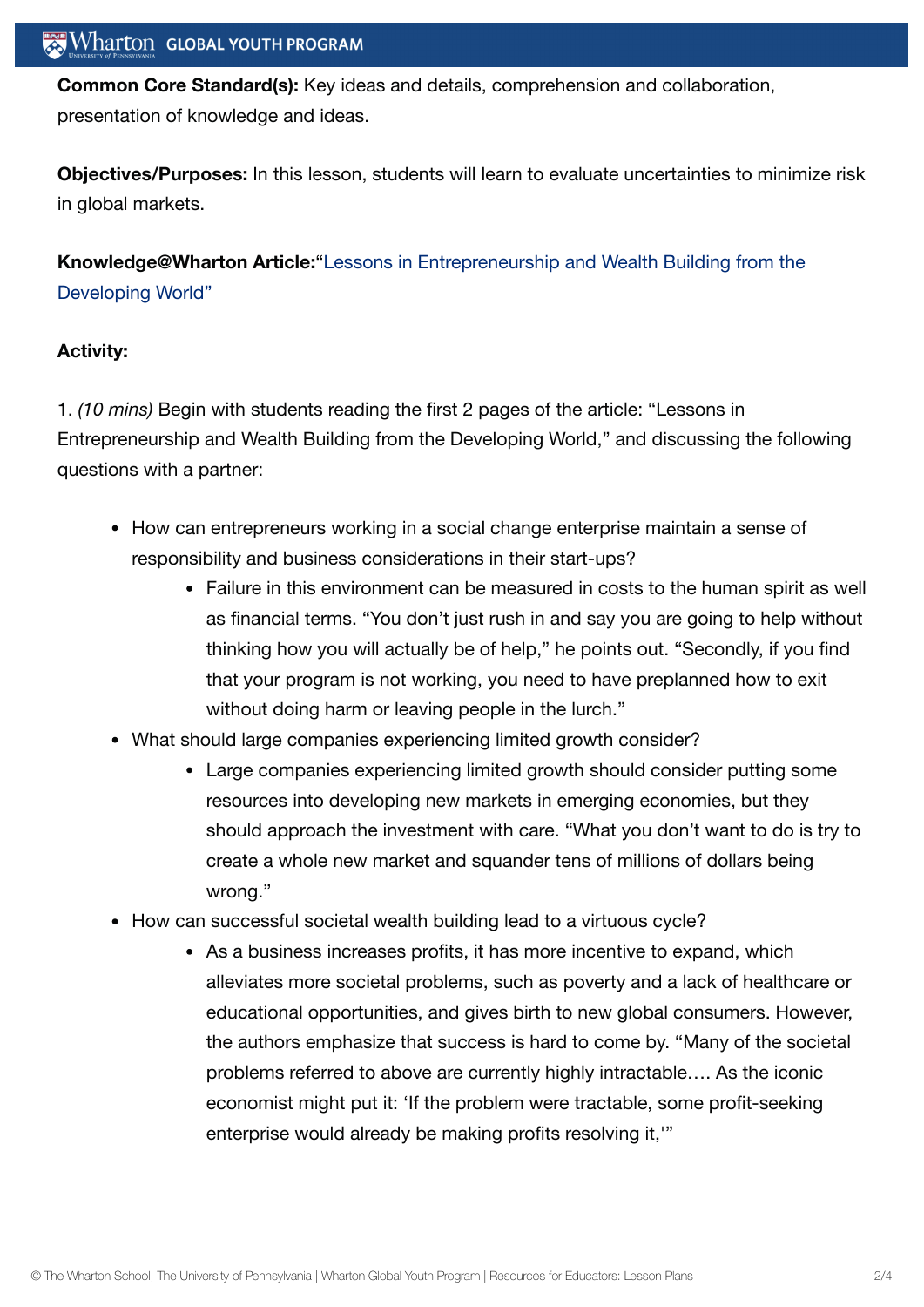Go over these questions and any reflections students' have as a class.

2. The next 2 pages of the article offer seven principles to help businesses evaluate highly uncertain environments along many dimensions. Divide students into 7 groups and assign each group to work on one of the principles. Students are going to understand the principle, define it, and share it with the class along with an example. When creating the examples, have students use these principles to implement a strategy for the regions shown in the "Chinatown, Africa" video they watched in lesson 3 from this unit. Have each group share their principle and example with the class. Let the other class members take notes and ask questions on each principle.

#### **The 7 Principles:**

- **Delimit the ballpark, or scope, of the enterprise:** The first principle outlined in the paper is to establish a scope for a project that factors in the level of uncertainty. The model should specify disqualifying conditions and set clear performance outcomes and rules for carrying out the program. A disqualifying condition, for example, might be a lack of potential to reach hundreds if not thousands of people. The feed project in Zambia, for example, set performance standards of a minimum regional chicken consumption increase equivalent to at least one million daily protein servings per year. The WSWP requires that all enterprises follow U.S. laws, do not accept bribes and pay employees at least the local minimum wage.
- **Incorporate sociopolitical forces into strategy:** The guidelines also call for a sociopolitical analysis to identify and factor in the roles of beneficiaries, potential allies, those who are indifferent but whose support will be needed, and opponents with the ability to fight a project that might affect them adversely.
- **Design a low-cost pilot and plan for scalability:** Given low odds of success, a costly, asset-intensive startup should be viewed with skepticism for societal wealth projects. The WSWP's current approach is to design a low-cost pilot of the actual business model, with the entrepreneur's input, and a plan for abandoning the pilot with minimum social damage if need be.
- **Identify or create an appropriate unit of business:** WSWP also finds it is useful to specify a proposed unit of business first, and then build business and revenue models around that.
- **Preplan a realistic approach to disengagement:** In addition to mapping out a plan to succeed, the guidelines developed through the WSWP also recommend a plan to disengage from societal wealth projects. MacMillan maintains that it is critical to plan from the start how to get out of a project that is not working in order to avoid suffering on the part of the people who would have benefited from a successful program. "The